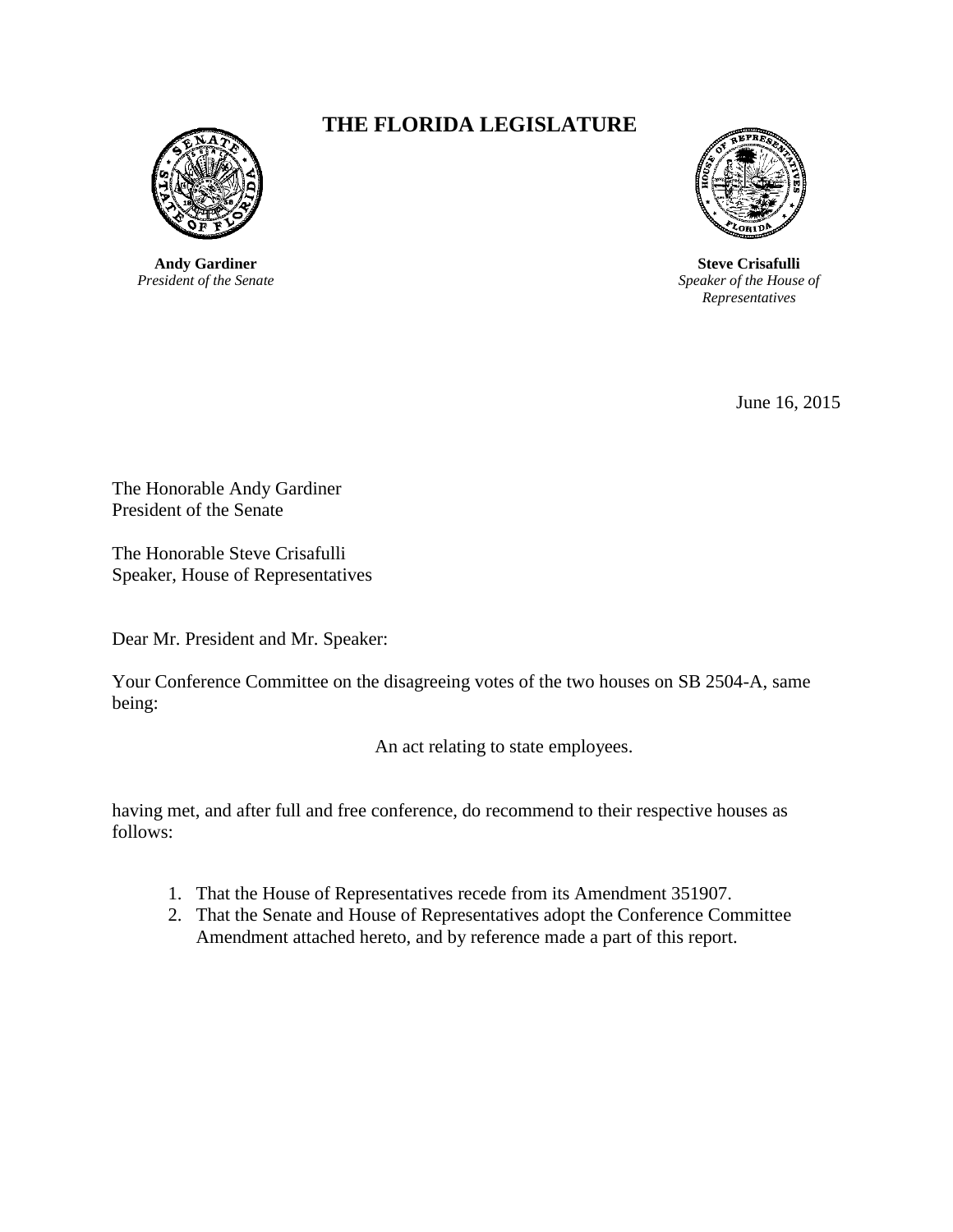The Honorable Andy Gardiner The Honorable Steve Crisafulli June 16, 2015 Page 2

## **Conferees on the part of the Senate**

*Senator Joseph Abruzzo Senator Thad Altman*

*Senator Dwight Bullard Senator Jeff Clemens*

*Senator Charles S. Dean Senator Nancy C. Detert*

*Senator Miguel Diaz de la Portilla Senator Greg Evers*

*Senator Anitere Flores, At Large Senator Don Gaetz*

*Senator Bill Galvano, At Large Senator Rene Garcia*

*Senator Jack Latvala Senator John Legg*

*Senator Gwen Margolis, At Large Senator Bill Montford*

*Senator David Simmons, At Large Senator Wilton Simpson*

*Senator Christopher L. Smith, At Large Senator Eleanor Sobel*

*Senator Tom Lee, Chair Senator Lizbeth Benacquisto, Vice Chair*

*Senator Aaron Bean Senator Rob Bradley*

*Senator Jeff Brandes Senator Oscar Braynon II*

*Senator Audrey Gibson Senator Denise Grimsley, At Large*

*Senator Alan Hays Senator Dorothy L. Hukill*

*Senator Travis Hutson Senator Arthenia L. Joyner, At Large*

*Senator Joe Negron Senator Garrett Richter, At Large*

*Senator Jeremy Ring Senator Maria Lorts Sachs*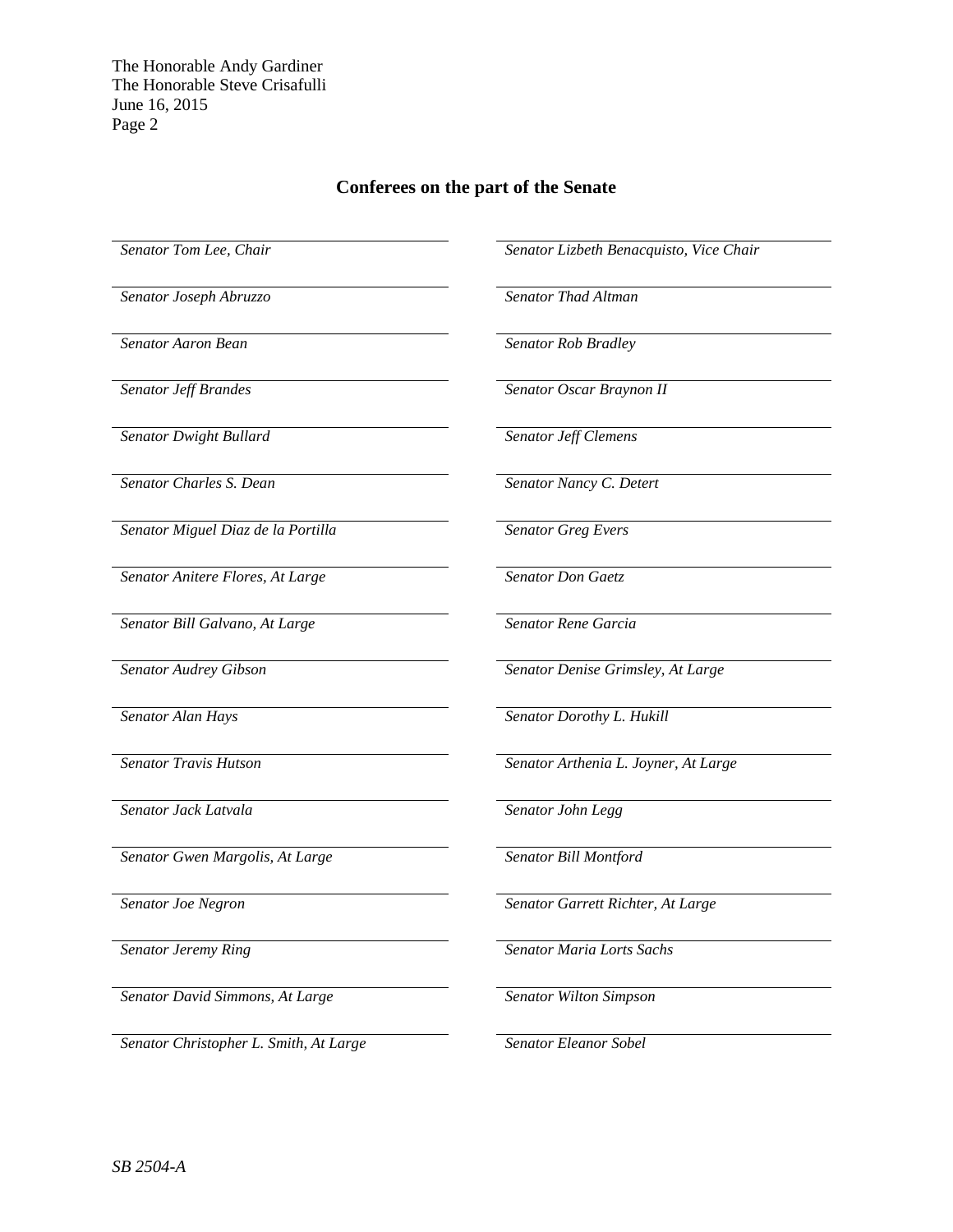The Honorable Andy Gardiner The Honorable Steve Crisafulli June 16, 2015 Page 3

*Senator Darren Soto Senator Kelli Stargel*

*Senator Geraldine F. Thompson*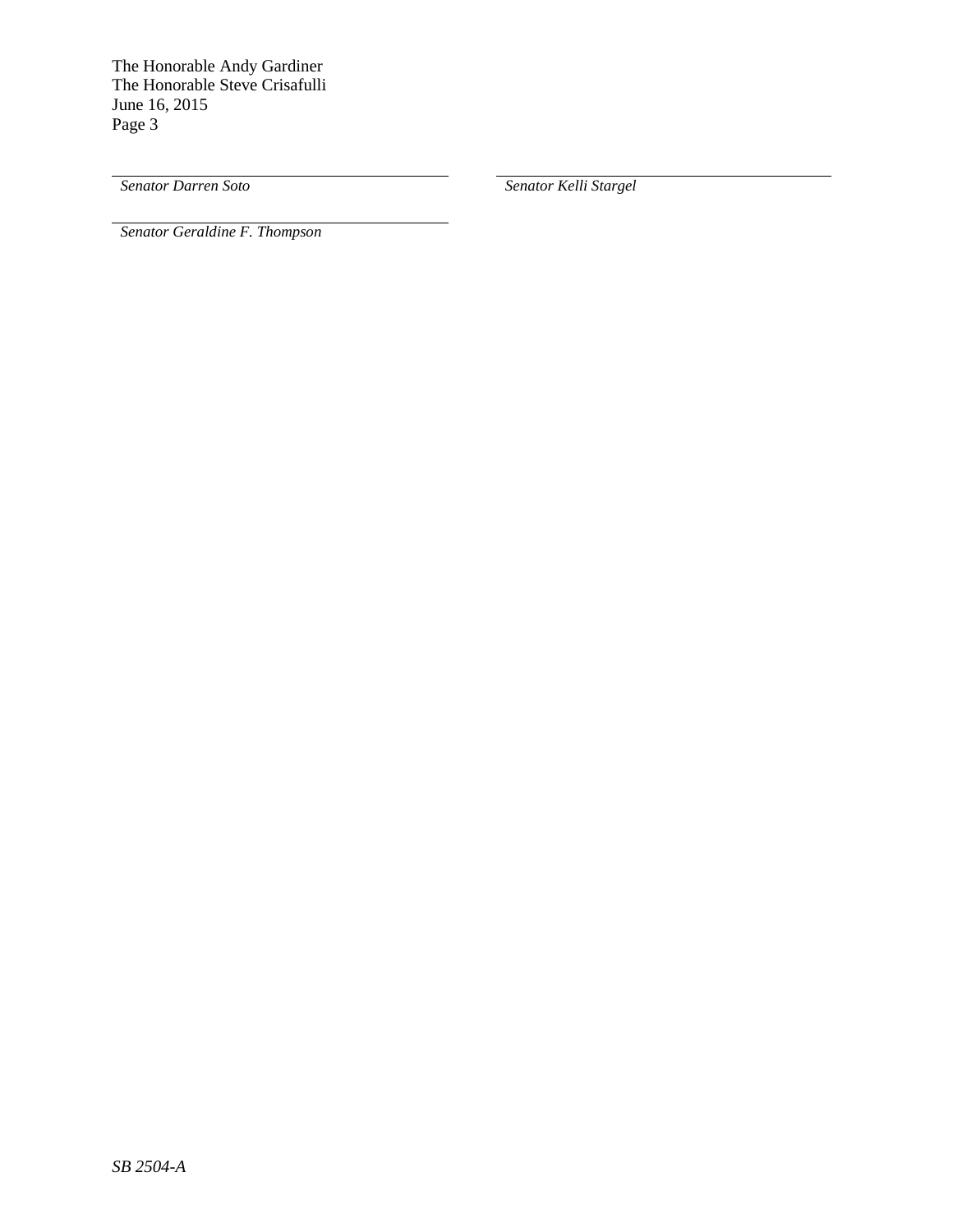## **Managers on the part of the House of Representatives**

*Representative Richard Corcoran, Chair Representative Jim Boyd, Vice Chair*

*Representative Gwyndolen Clarke-Reed, At Large Representative Janet Cruz, At Large*

*Representative Jose Felix Diaz, At Large Representative Eric Eisnaugle, At Large*

*Representative Erik Fresen, At Large Representative Matt Gaetz, At Large*

*Representative Tom Goodson, At Large Representative Matt Hudson, At Large*

*Representative Charles McBurney, At Large Representative Larry Metz, At Large*

*Representative Jeanette M. Nuñez, At Large Representative Jose R. Oliva, At Large*

*Representative H. Marlene O'Toole, At Large Representative Mark S. Pafford, At Large*

*Representative Elizabeth W. Porter, At Large Representative Holly Raschein, At Large*

*Representative Cynthia A. Stafford, At Large Representative Alan B. Williams, At Large*

*Representative Ben Albritton, At Large Representative Matt Caldwell, At Large*

*Representative Clay Ingram, At Large Representative Mia L. Jones, At Large*

*Representative David Richardson, At Large Representative Darryl Ervin Rouson, At Large*

*Representative John Wood, At Large Representative Dana D. Young, At Large*